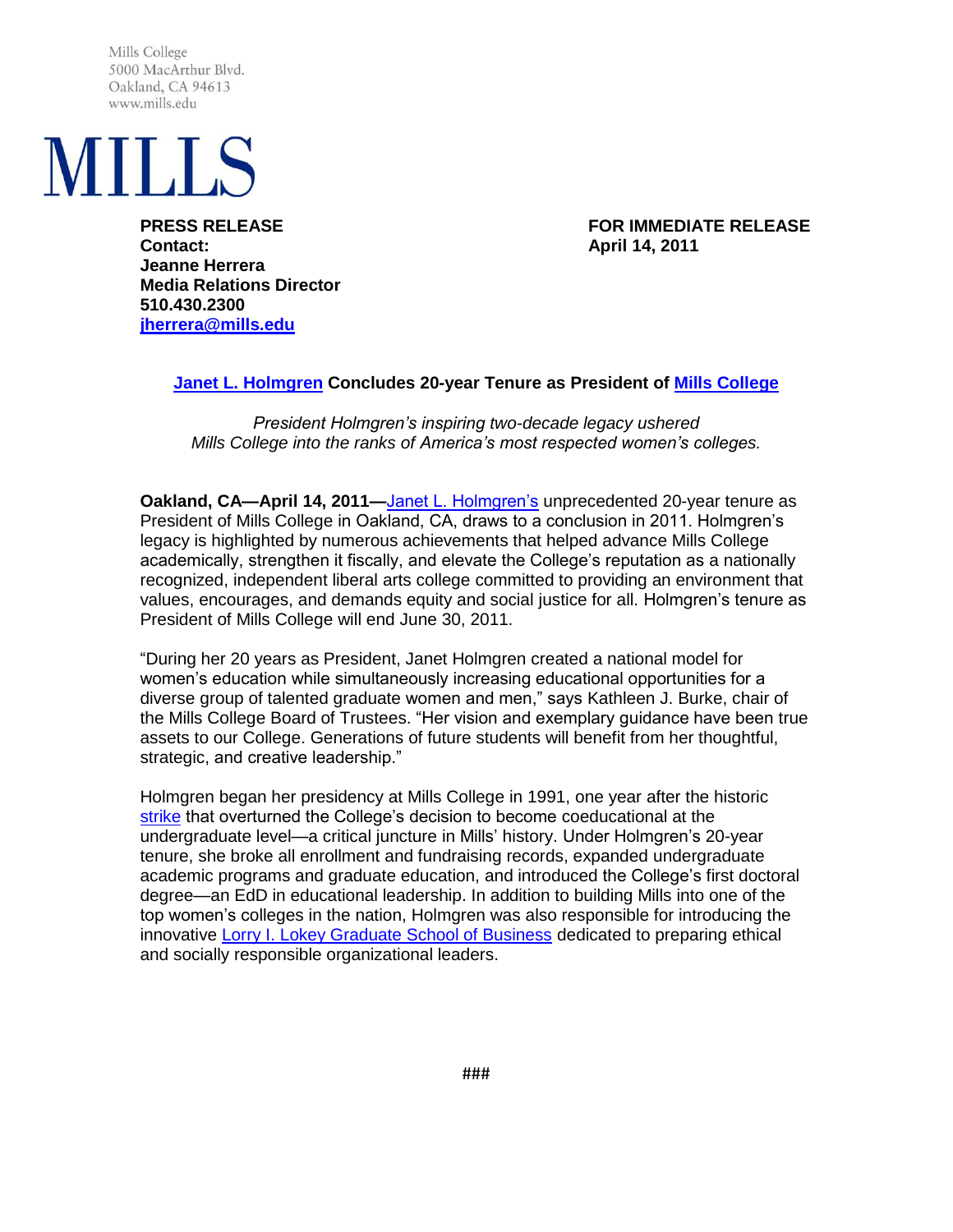Holmgren's noteworthy achievements during her presidency also include introduction of new majors in [intermedia,](http://www.mills.edu/academics/undergraduate/iart/) [public policy,](http://www.mills.edu/academics/undergraduate/ppol/) [biopsychology,](http://www.mills.edu/academics/undergraduate/biopsyc/) and [environmental science,](http://www.mills.edu/academics/undergraduate/envs/) and the distinctive 4+1 degree programs that enable students to earn both a bachelor's and master's degree in five years. Additionally, Holmgren oversaw capital campaign improvements on campus totaling more than \$100 million, including the construction of two LEED-certified green buildings—the Lorry I. Lokey Graduate School of Business and the [Betty Irene Moore Natural Sciences](http://www.mills.edu/academics/graduate/bcm/) building, facilities to house the [School of](http://www.mills.edu/academics/graduate/educ/)  [Education](http://www.mills.edu/academics/graduate/educ/) and contemporary housing to meet the needs of the burgeoning graduate student population. During her tenure, Holmgren oversaw the restoration of the campus historical landmark Mills Hall following the Loma Prieta earthquake, renovated the [Littlefield Concert Hall](http://musicnow.mills.edu/architecture.php) and restored its nationally celebrated [Boynton murals and](http://musicnow.mills.edu/murals.php)  [frescoes,](http://musicnow.mills.edu/murals.php) made extensive improvements to student residence halls, and expanded the graduate art studios and facilities.

Today, Mills College is receiving the highest level of applications in its history with a 45 percent enrollment increase since Holmgren took the reins in 1991. Holmgren's untiring commitment to diversity has resulted in women of color and first-generation college students now comprising the majority of the Mills College student body. The Mills student body is comprised of 39 percent students of color, and 28 percent faculty of color, compared with 21 percent students of color, and 5 percent faculty of color in 1991. In addition to increasing faculty diversity, Holmgren expanded the size of the faculty to support innovative academic programs and recruited a diverse team of administrators to oversee the College's growth. Moreover, under her leadership, the percentage of tenured and tenure -track female faculty rose by 10 percent.

Additionally, Mills' endowment has more than doubled under Holmgren's leadership, growing from \$71.2 million in 1990 to \$175 million in 2010. Holmgren also led the College through a successful capital campaign that raised more than \$130 million—\$32 million over goal—contributing to funds for scholarships and enhancing the growth of academic programs.

Holmgren's commitment to Mills College has also extended to the city of Oakland. Working with community leaders and elected officials on issues such as educational reform, city planning, and business development, Holmgren has not only helped strengthen the ties between Mills College and the Oakland community, but also helped create a new foundation for the city's revival.

Last month, as Holmgren entered the last one hundred days of her presidency at Mills, she was already busy with city revitalization efforts as a director of the Oakland Education Cabinet, kicking off its first convening at the Lorry I. Lokey Graduate School of Business Gathering Hall at Mills. After stepping down from the college presidency in June, Holmgren intends to continue expanding her affiliations in Oakland and the state. She also plans to embark on a yearlong sabbatical to annotate her presidential archives and travel the world visiting colleagues and alumnae. She will return to Mills College in spring 2012 to pursue teaching, writing, and new avenues for women's leadership.

Holmgren will be succeeded by [Alecia A. DeCoudreaux,](http://www.mills.edu/newpresident/) who will take over as the 13th President of Mills College beginning July 1, 2011.